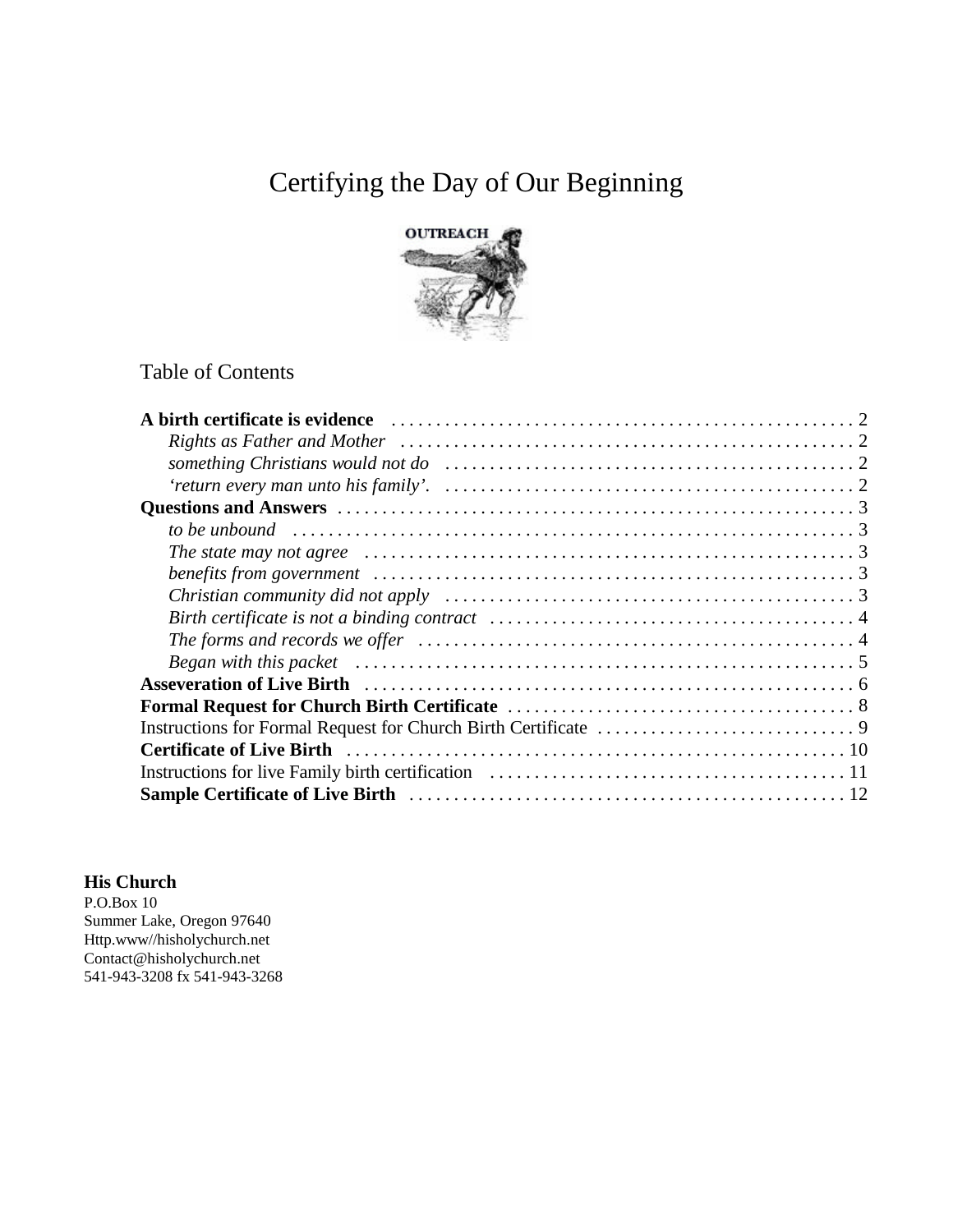# The Birth Certificate Explained

A birth certificate is evidence that your parents have applied to the state to provide for you the protection of the state as your patron, conscripted or substitute Father. It is the first step of 3 to transfer the *Patria Potestas* [the Power of the Father] from the Family to the State. With that certification you can obtain benefits and care from the state, what the Romans called "tudor". You can also obtain a SSN which will assist you in obtaining more benefits from the state and will eventually require an honorarium coming from you in the form of an excise tax upon your labor, called income tax. Income tax is a patrimonial right of the Father or those standing *In Parentis Loci*, the position of the parents, hence, Parens Patriae, obey the Father.

This is the process of becoming a *child of the state* and manumitted from your natural fathers.<sup>1</sup>

The birth certificate form that we offer at the Church bears witness that you are natural born to your parents.<sup>2</sup>

A Church birth certificate has no "legal" significance. It is a step in a series of witnessing document that we offer as a service to the people to bring them together as one people under God according to His precepts and doctrines.

The Church is simply process of recognition of original Rights God given Rights as Father and Mother with in the Great Domestic Relationship of Husband and Wife and includes documentation of Matrimony, the days upon which Children Begin their lives within the Family, the Sacred Sponsorship of the congregation of the people for the continuation of that relationship in the event of the loss incapacity of the parents.

If you were born to an American Mother and an English Father in Russia you could choose any one of three countries to be a citizen of when you were of age. The same is true if you are seek the kingdom of God.

In Ancient Rome birth registration with the State was required to obtain many of the benefits offered by that system. It was not mandatory until Marcus Aurelius who legally required that everyone register their children with the treasury department within 30 days of the child's birth, something Christians would not do.

Birth certification was not always to obtain benefits or privileges but could be used to maintain or prove a free status. Manumitted slaves found it necessary to produce birth certificates so that their former owners could not make claims on their children.<sup>3</sup> These certificates were records of the lawful parentage of former slaves. The present U.S. birth certificate came out of 9 year study by the Federal Children's Bureau of the defeated Indians held in custody by the Federal government as wards of the state.

Leviticus 25:10 And ye shall hallow the fiftieth year, and proclaim liberty throughout [all] the land unto all the inhabitants thereof: it shall be a jubile unto you; and ye shall return every man unto his possession, and ye shall return every man unto his family.

This of course is what Jesus and Moses were doing. They were getting God's children back from bondage and returning them to their families. This is what the Church and congregations should be doing. Certification of birth from the Church is a witness of this belief to *'return every man unto his family'*. There are other aspects to this process but the certification is an early and valued step of record in that process.

It is not what is said but what is dead which will make the ultimate difference in the quest for freedom in God's kingdom at hand. People who care about their neighbors rights as much as they care about their own must congregate in spirit and in truth according to the precepts of Christ.

<sup>2</sup> Birth certification to the Parents of the Child http://www.hisholychurch.net/pdfiles/births/ Asseveration of Live Birth http://www.hisholychurch.net/pdfiles/births/aver.pdf Formal Request for Church Birth Certificate http://www.hisholychurch.net/pdfiles/births/request.pdf Sample form http://www.hisholychurch.net/pdfiles/births/birthcertL25-10sample.PDF

<sup>&</sup>lt;sup>1</sup> Call no man Father [html] http://www.hisholychurch.net/sermon/father.HTM Call no man Father [more complete in pdf format] http://www.hisholychurch.net/pdfiles/births/AbbaFather.PDF Or order a hard copy from us in booklet form: http://www.hisholychurch.net/study/materials/materials.HTM

<sup>&</sup>lt;sup>3</sup> Such as 3815.35 Birth Certificates of Children Born to Manumitted Slaves, Julia Day and Maria Day, New Castle County,

<sup>1814</sup> http://www.state.de.us/sos/dpa/exhibits/Slavery/255524Day,Julia&Day,Maria%201814.htm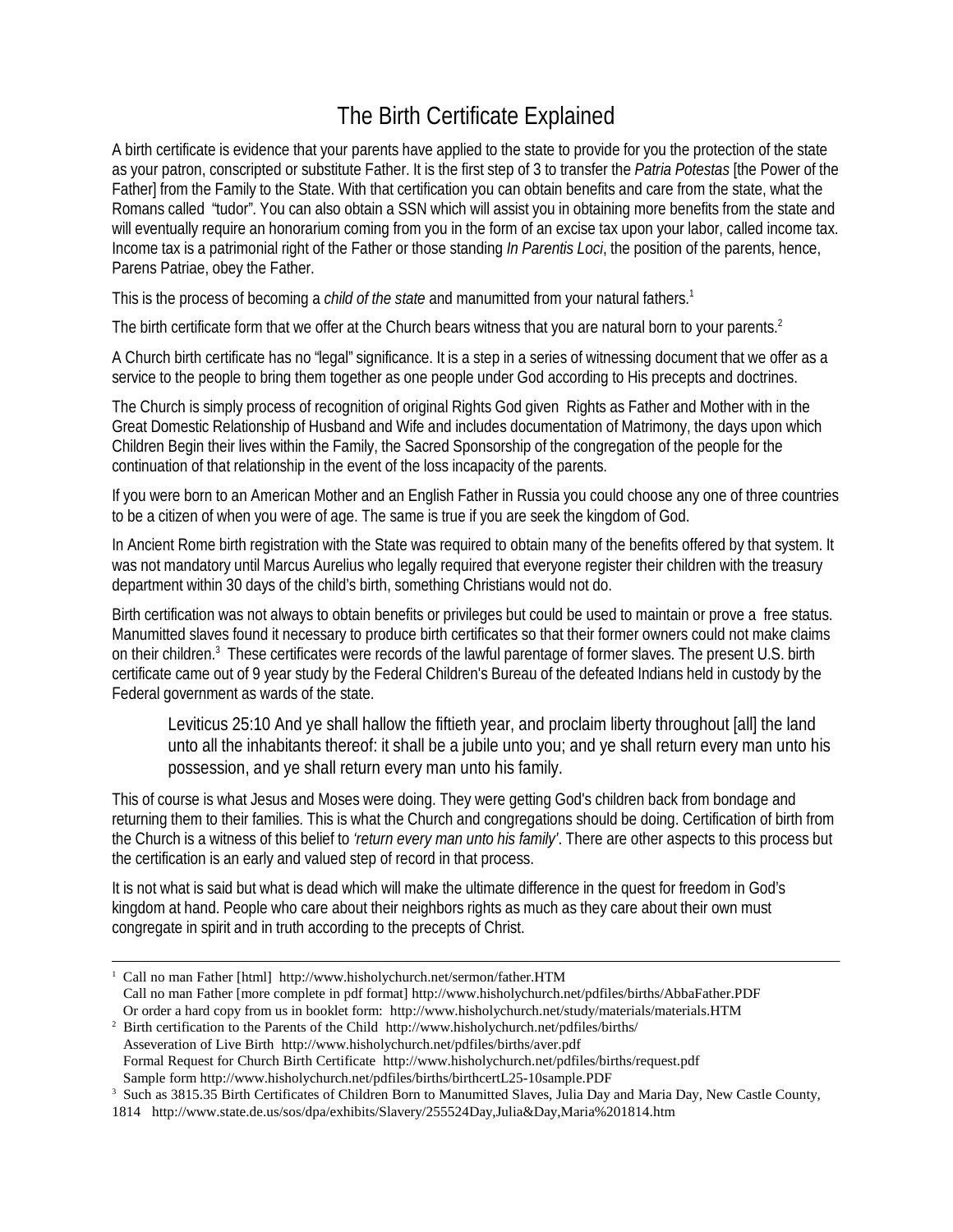Questions and Answers concerning Birth Certification by the Church.

### *Question: If we obtain a Church birth certificate, does it override the old one or make it void? Do we still keep the old certificates, along with the new ones?*

Answer: Some people send back the old birth certificate with a registered mail letter stating that they obtained it by mistake and then keep a record of that letter. It is a maxim of law that, "It is natural for a thing to be unbound in the same way in which it was bound" (Naturale est quidlibet dissolvi eo modo quo ligatur).

The State will keep their records somewhere as long as the state continues to exist but the new record is what you would use and never apply for or use the old one again. People should consider what this all means and not make such choices lightly but upon due consideration and personal conviction with faith and hope in the gospel of Christ.

### *Question: How does the Church birth certificate unbind us?*

Answer: If you make a will or a contract and wish to change it or find a mistake in the first arrangement you write a new one. If all the parties agree the new agreement supersedes the old one. It becomes a new testament. The state may not agree but then you may never have intended to give them authority which they have assumed. That original arrangement may have been done by mistake.

The state may not want to release you from the agreement. But a Birth Certificate is not a real agreement until there is an exchange as well as true intent. The birth certificate is only an application for benefits of membership. That is where the Church comes offering a different type of charitable benefit through service to a congregation of Families. As a government body that does not exercise authority, the Church may ask the state what interest they have in Holy Matrimony and the Children of the Family produced by that contractual relationship.

### *Question: What is the difference between the benefits from the two different birth certificates?*

Answer: The benefits from government are financed by taking something away from your neighbor as well as taking from you. They are entitlements not charity within a system of faith and hope. Benefits connected to the Church in the kingdom of God at hand are given freely by charity and are never taken by force. That is the perfect law of liberty based on faith, hope, charity and love.

### *Question: I wanted to know why we could not just enter the birth into the family Bible with witnesses that were at the Birth?*

Answer: We highly recommend entering this record in your bible. Such records are used by government to establish birth and the Church is no different. But the Church is also a government called out and appointed by Christ to serve the people in liberty and freedom. Peter said we were to maintain or minister an entrance to the kingdom.

For so an entrance shall be ministered unto you abundantly into the everlasting kingdom of our Lord and Saviour Jesus Christ. 2Pe 1:11

Christ appointed the Church to serve the congregation of the people. We simply assist in making a record in service. The early Christian community did not apply to Rome's Quarban, or Herod's Corban for assistance. Christians depended on thanksgiving, called eucharist in the Greek.

But ye say, If a man shall say to his Father or Mother, It is Corban, that is to say, a gift, by whatsoever thou mightest be profited by me; he shall be free. And ye suffer him no more to do ought for his father or his mother; Making the word of God of none effect through your tradition, which ye have delivered: and many such like things do ye. Mr 7:9-11

There are many things that people do today that are contrary to the teachings of Christ but still they think they are Christians. We were told that many will be deceived and be under a strong delusion. We need to learn and do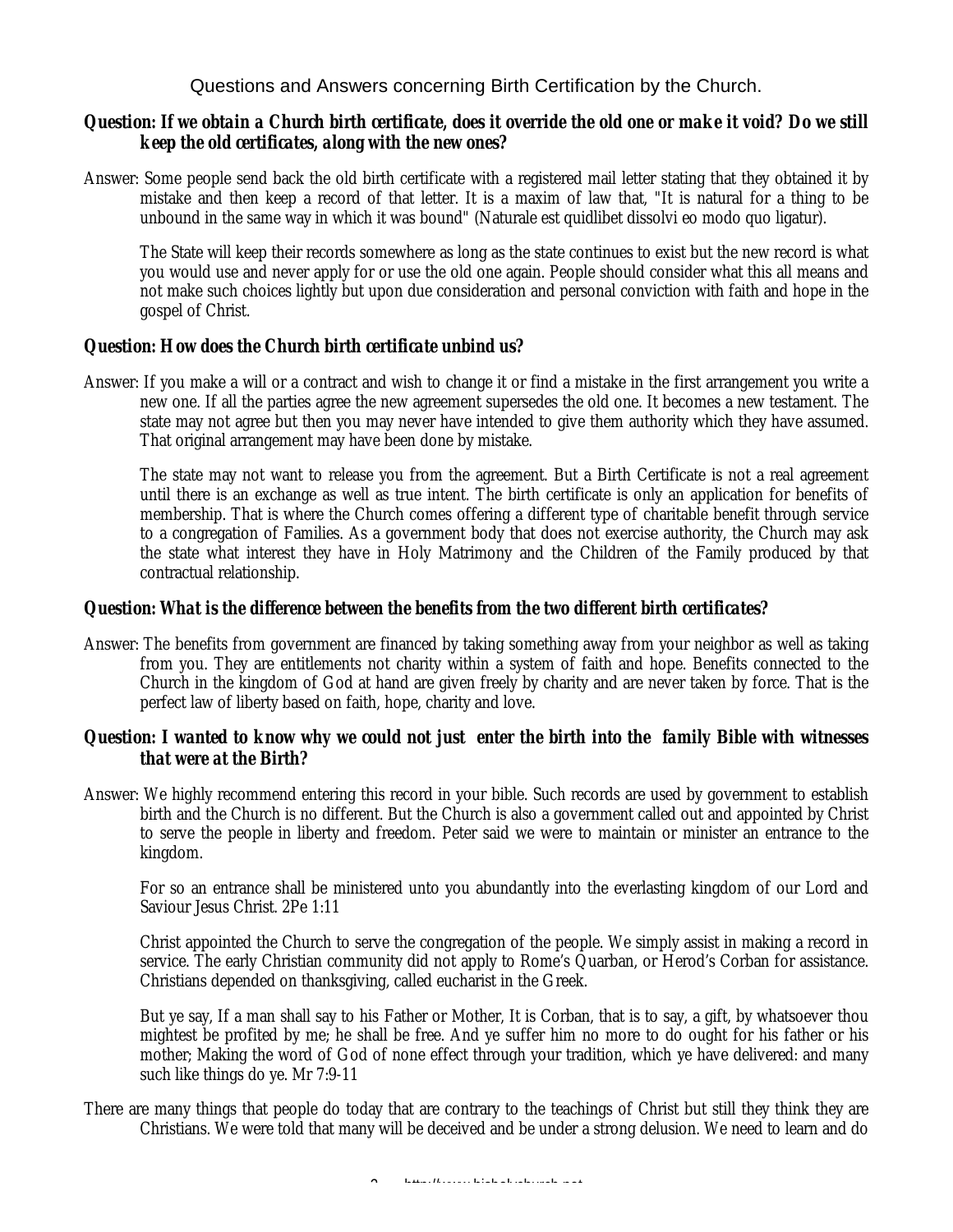the will of God and follow the sayings of Jesus. It is not about just filing papers but turning around and seeking the kingdom of heaven and its righteousness.

### *Question: Is it too late to get new birth certificates for my husband and I too? Our mothers are both passed away so would that be a problem to get new ones? Do we even need to worry about it because we are older and a birth certificate means nothing to us, or does it still bind us to the state/gov.?*

Answer: The Birth certificate is not a binding contract. It is the beginning of membership. It must be used in obtaining benefits from the state as your benefactor.

We do offer a delayed birth certificate that can be issued based on the statements and records you may have such as copies of letters, family Bibles and testimony of other living people. The key thing is that people start seeking the kingdom in word and in deed. One does not have to start with paper work but should to start with God's work.

We have a Formal Request for Church Birth Certificate and Instructions to obtain a certificate from the Church. http://www.hisholychurch.net/pdfiles/births/request.pdf

We have an Asseveration of Live Birth and Instructions to be filled out as a witness to a live birth to obtain from the Church a birth certificate or a delayed birth certificate for a child. http://www.hisholychurch.net/pdfiles/births/aver.pdf

#### *Question: Can the government or anyone take our children away because we also have a birth certificate and SSN or is it just with the marriage license?*

Answer: The forms and records we offer are in hopes of stopping or intervening in case families are violated by people who wish to assume rights and jurisdictions over them. Like the Israelites of old each of us by ourselves would be vulnerable to attack from swarms of Philistines who wish to assume power over us. We must gather together in unincorporated fellowships, bound only by faith, hope and charity under the perfect law of liberty to protect our God given rights from abuse. If we love God we will not become unequally yoked with others and we will value our neighbors rights as much as we value our own. In this union of love we may assist one another in faith against injustice, abuse or other calamities.

We do not limit this service to formal members of congregations but we strongly encourage the establishment of a congregation of record.

No man, when he hath lighted a candle, putteth [it] in a secret place, neither under a bushel, but on a candlestick, that they which come in may see the light. Lu 11:33

It only requires two or more people representing different families who are associated on the bases of the teachings of Christ. This is what may be called an Auxiliary Church or free Church. As an Auxiliary Church of His Holy Church you are not incorporated under the authority of the Church for the Church is barred from exercising authority by the mandates of Jesus Christ.<sup>4</sup>

There are other contract one can make to help protect their families. Such as contracts to predetermine custody of children in the case of death or disability. The contract would appoint another family and make the Church the overseer of that agreement.

This was once the purpose of God parents in early christenings but has become a titular office due to the sanitized modern church incorporated to the state.

See ARTICLE X - The prime directive of the Church Http://www.hisholychurch.net/study/polity/articlex.html Not forsaking the assembling of ourselves together But Building a Spiritual House of Living Stones http://www.hisholychurch.net/data/astonezform.asp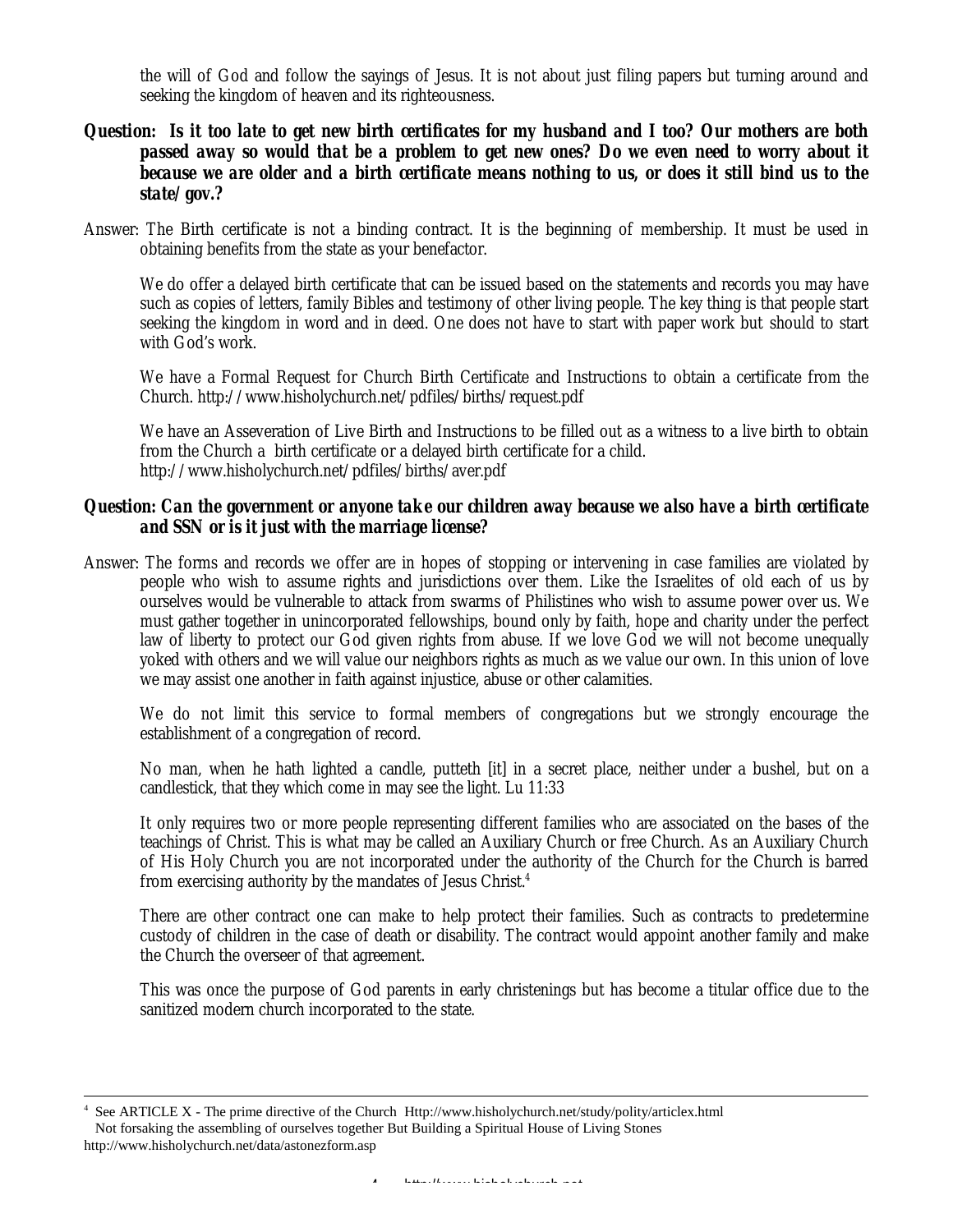Christening ceremonies and records for infants were to block the power of Birth registration demanded by Rome in the second century. Many Christians were persecuted because they would not register their children under "In Loco Parentis". Of course infant Christening is not the same as repentance and adult baptism.

### *Question: Where do I began?*

Answer: Began with this packet and other documents of the Church.

There are three basic form with Birth certification with in the Family.<sup>5</sup>

The **Asseveration of Live Birth** or Aver which is used to bear witness and document the birth.

The **Formal Request for a Birth Certificate** is used to obtain a copy or create an original. An application for a Copy of an existing certificate, or a Request for the creation of a certificate which should be made with the additional Aver form(s) if there is not a Certificate on file with the Church already.

**Certificate of Live Birth** which should be made with the help of a minister of the Church who obtains the necessary signatures of the parties involved or witnessed the birth.

**Other Documents and Sources** of the Church which can be used to create a chain of evidence that you are seeking the kingdom and that your Family is a free family under God include but are not limited to:

### Baptism, Washing up

http://www.hisholychurch.net/net/baptism/

### Matrimony

http://www.hisholychurch.net/pdfiles/matrimony/

His Church Formation Reports

http://www.hisholychurch.net/pdfiles/His-Church/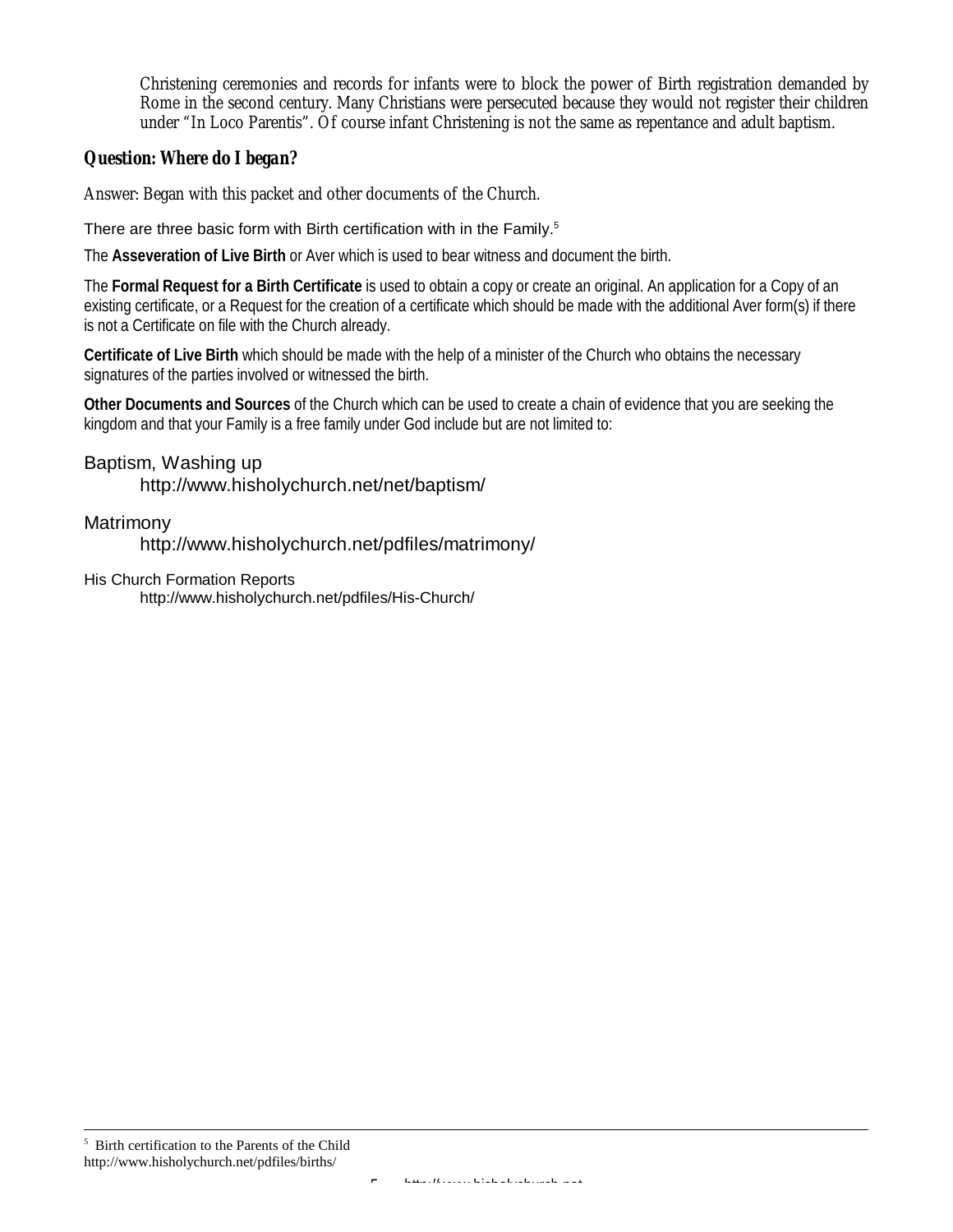# Asseveration of Live Birth

| Year Max et al. There was a live birth of a $\frac{at}{(Son/Daughter)}$ at Location<br>Family names:<br>the Mother was<br>First name<br>Other names<br>Family names:<br>the Father was<br>First name<br>Other names<br>Family names:<br>Comments of signing witness; other information concerning birth, time or details or: _________________________<br>and hereby bear true and faithful witness that this information is accurate to the best of my knowledge:<br>Family names:<br>Other names<br>Title, office or status in relationship to the Child.<br>Date Signed<br>Notary or other Witnesses to the signing of this document:<br>For Recorder use only |                  |  |  |
|-------------------------------------------------------------------------------------------------------------------------------------------------------------------------------------------------------------------------------------------------------------------------------------------------------------------------------------------------------------------------------------------------------------------------------------------------------------------------------------------------------------------------------------------------------------------------------------------------------------------------------------------------------------------|------------------|--|--|
|                                                                                                                                                                                                                                                                                                                                                                                                                                                                                                                                                                                                                                                                   |                  |  |  |
|                                                                                                                                                                                                                                                                                                                                                                                                                                                                                                                                                                                                                                                                   |                  |  |  |
|                                                                                                                                                                                                                                                                                                                                                                                                                                                                                                                                                                                                                                                                   |                  |  |  |
|                                                                                                                                                                                                                                                                                                                                                                                                                                                                                                                                                                                                                                                                   |                  |  |  |
|                                                                                                                                                                                                                                                                                                                                                                                                                                                                                                                                                                                                                                                                   |                  |  |  |
|                                                                                                                                                                                                                                                                                                                                                                                                                                                                                                                                                                                                                                                                   |                  |  |  |
|                                                                                                                                                                                                                                                                                                                                                                                                                                                                                                                                                                                                                                                                   |                  |  |  |
|                                                                                                                                                                                                                                                                                                                                                                                                                                                                                                                                                                                                                                                                   |                  |  |  |
|                                                                                                                                                                                                                                                                                                                                                                                                                                                                                                                                                                                                                                                                   | Print First name |  |  |
|                                                                                                                                                                                                                                                                                                                                                                                                                                                                                                                                                                                                                                                                   |                  |  |  |
|                                                                                                                                                                                                                                                                                                                                                                                                                                                                                                                                                                                                                                                                   |                  |  |  |
|                                                                                                                                                                                                                                                                                                                                                                                                                                                                                                                                                                                                                                                                   |                  |  |  |
|                                                                                                                                                                                                                                                                                                                                                                                                                                                                                                                                                                                                                                                                   |                  |  |  |
|                                                                                                                                                                                                                                                                                                                                                                                                                                                                                                                                                                                                                                                                   |                  |  |  |
|                                                                                                                                                                                                                                                                                                                                                                                                                                                                                                                                                                                                                                                                   |                  |  |  |
|                                                                                                                                                                                                                                                                                                                                                                                                                                                                                                                                                                                                                                                                   |                  |  |  |
|                                                                                                                                                                                                                                                                                                                                                                                                                                                                                                                                                                                                                                                                   |                  |  |  |
|                                                                                                                                                                                                                                                                                                                                                                                                                                                                                                                                                                                                                                                                   |                  |  |  |
|                                                                                                                                                                                                                                                                                                                                                                                                                                                                                                                                                                                                                                                                   |                  |  |  |
|                                                                                                                                                                                                                                                                                                                                                                                                                                                                                                                                                                                                                                                                   |                  |  |  |
|                                                                                                                                                                                                                                                                                                                                                                                                                                                                                                                                                                                                                                                                   |                  |  |  |
|                                                                                                                                                                                                                                                                                                                                                                                                                                                                                                                                                                                                                                                                   |                  |  |  |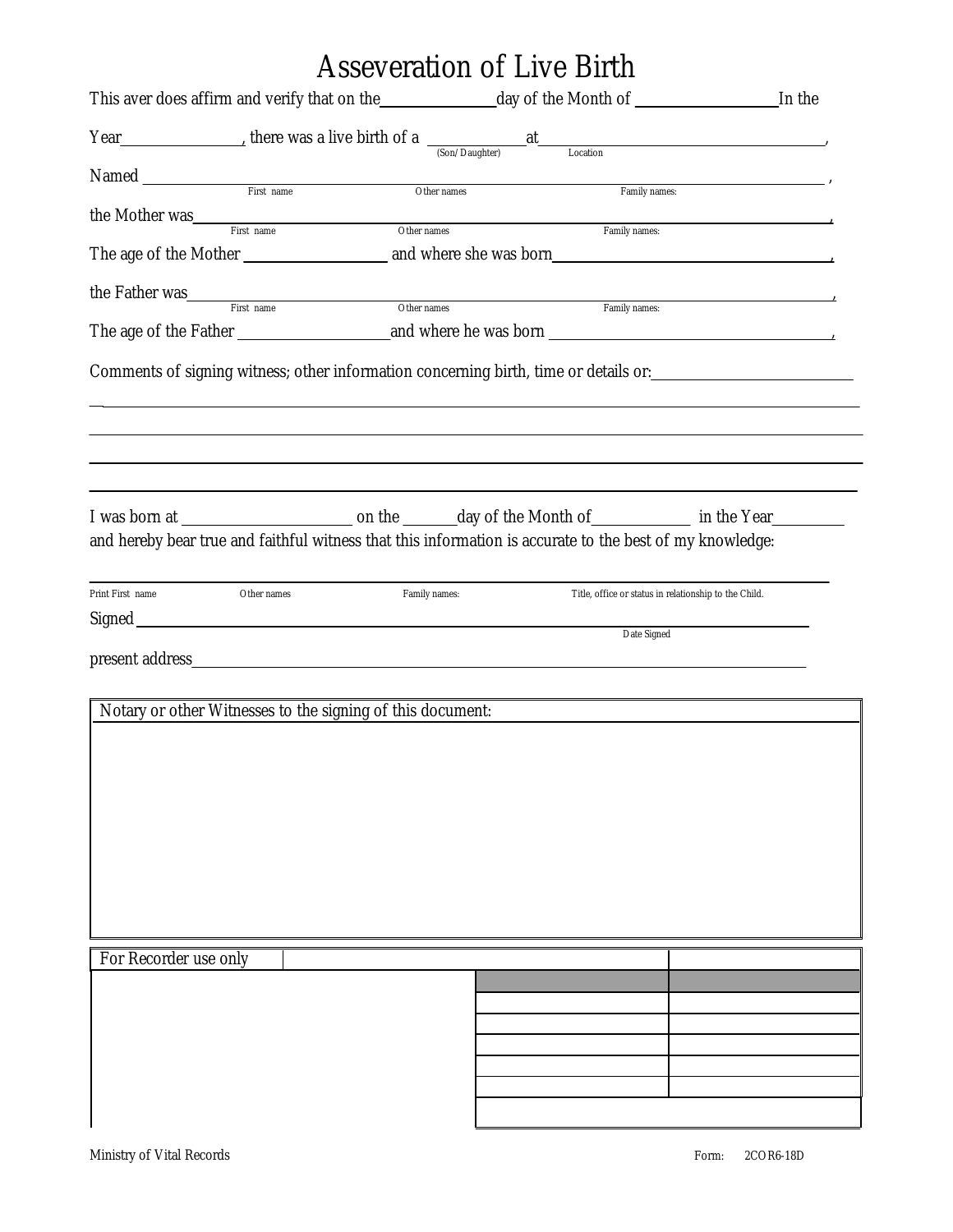# Asseveration of Live Birth

## **Instructions**

**The Purpose** of this document is to affirm and verify the Live Birth of a Natural Child, either Son or Daughter, to the Natural Parents, [Father and the Mother , In Parentes Loci].

### **Filling out Form**

All letters and words should be in legible print or type and easily read. If you do not have knowledge of the information requested put dashes (----) in the space provided. If you have doubts about information supplied include a "question mark" (?).

- •Enter Day, Month and Year of live birth.
- •Enter the gender (Son/Daughter) and Location where the child was Born.
- •Print full name of Child born.
- •Print full name of Mother of Child giving Birth.
- •Age of Mother or approximate (?) age of Mother and location the Mother was born, if known.
- •Print full name of Father of Child or Husband of Mother accepting Child.
- •Age of Father or approximate (?) age of Father and location the Father was born, if known.

### **Signing of Witness to Birth**

If you were an eye witness to the Child being Born alive or had first hand knowledge of the events surrounding the Child being Born, including location, time, parents and participants you may sign as a witness to the live birth. A witness to the event of birth should have or obtain actual knowledge of the people and events surrounding the birthing processes and identity of the Child and the Mother and/or the Father. Fore knowledge of the family is of value but not essential.

- •Comments should be in the words of the witness, clearly printed, written or typed. They may include description and circumstances of labor, condition of Child and Mother, time and any identifying events surrounding the birth as well as other people present at and around the time the Child was Born.
- The location and date where the signatory was born,
- •The printed name and relationship to the Family
- •The signature of individual bearing witness to the truth of these statements and the date signed.
- •The signature on this Asseveration should be signed with one or more witnesses to the signatures who affirms the truth of their signature. This may be by an official notary of any country or government including their seal or a minister of the Church, or any other witness who identifies themselves where they are from originally, their age and includes contact information.

Information, asseveration and applications may be sent to the Church's Ministry of Records to be sealed and filed, additional sealed copies may be obtained from the Church.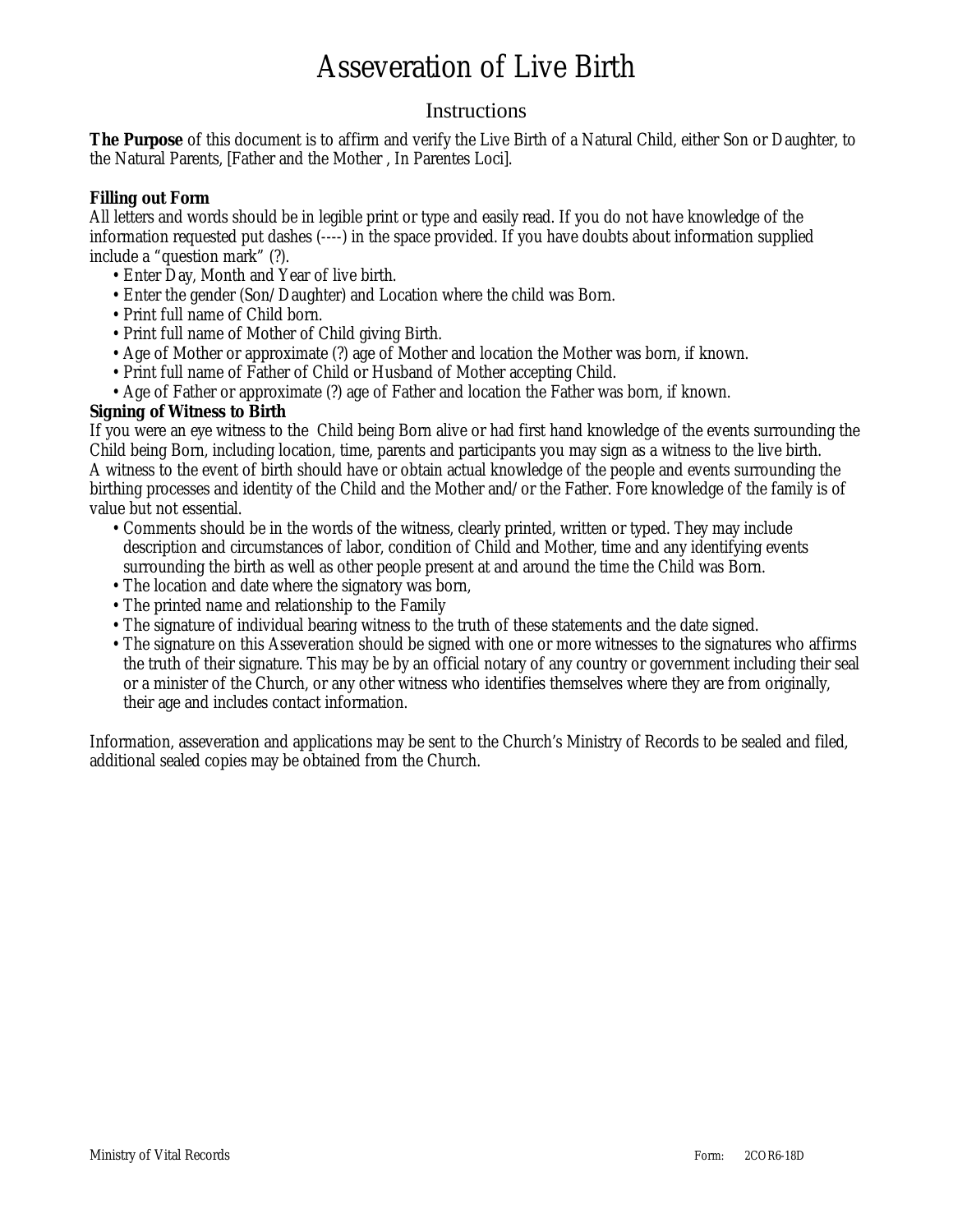Formal Request for Church Birth Certificate

| a sealed copy of an existing Church Birth certificate $\perp$<br>to verify the live Birth of               |  |  |  |  |  |
|------------------------------------------------------------------------------------------------------------|--|--|--|--|--|
|                                                                                                            |  |  |  |  |  |
|                                                                                                            |  |  |  |  |  |
|                                                                                                            |  |  |  |  |  |
|                                                                                                            |  |  |  |  |  |
|                                                                                                            |  |  |  |  |  |
|                                                                                                            |  |  |  |  |  |
|                                                                                                            |  |  |  |  |  |
|                                                                                                            |  |  |  |  |  |
|                                                                                                            |  |  |  |  |  |
|                                                                                                            |  |  |  |  |  |
|                                                                                                            |  |  |  |  |  |
|                                                                                                            |  |  |  |  |  |
|                                                                                                            |  |  |  |  |  |
|                                                                                                            |  |  |  |  |  |
|                                                                                                            |  |  |  |  |  |
| on the _______________day of the Month of ______________________ in the Year _____________________________ |  |  |  |  |  |
|                                                                                                            |  |  |  |  |  |
|                                                                                                            |  |  |  |  |  |
|                                                                                                            |  |  |  |  |  |
|                                                                                                            |  |  |  |  |  |
|                                                                                                            |  |  |  |  |  |
|                                                                                                            |  |  |  |  |  |
|                                                                                                            |  |  |  |  |  |
|                                                                                                            |  |  |  |  |  |
|                                                                                                            |  |  |  |  |  |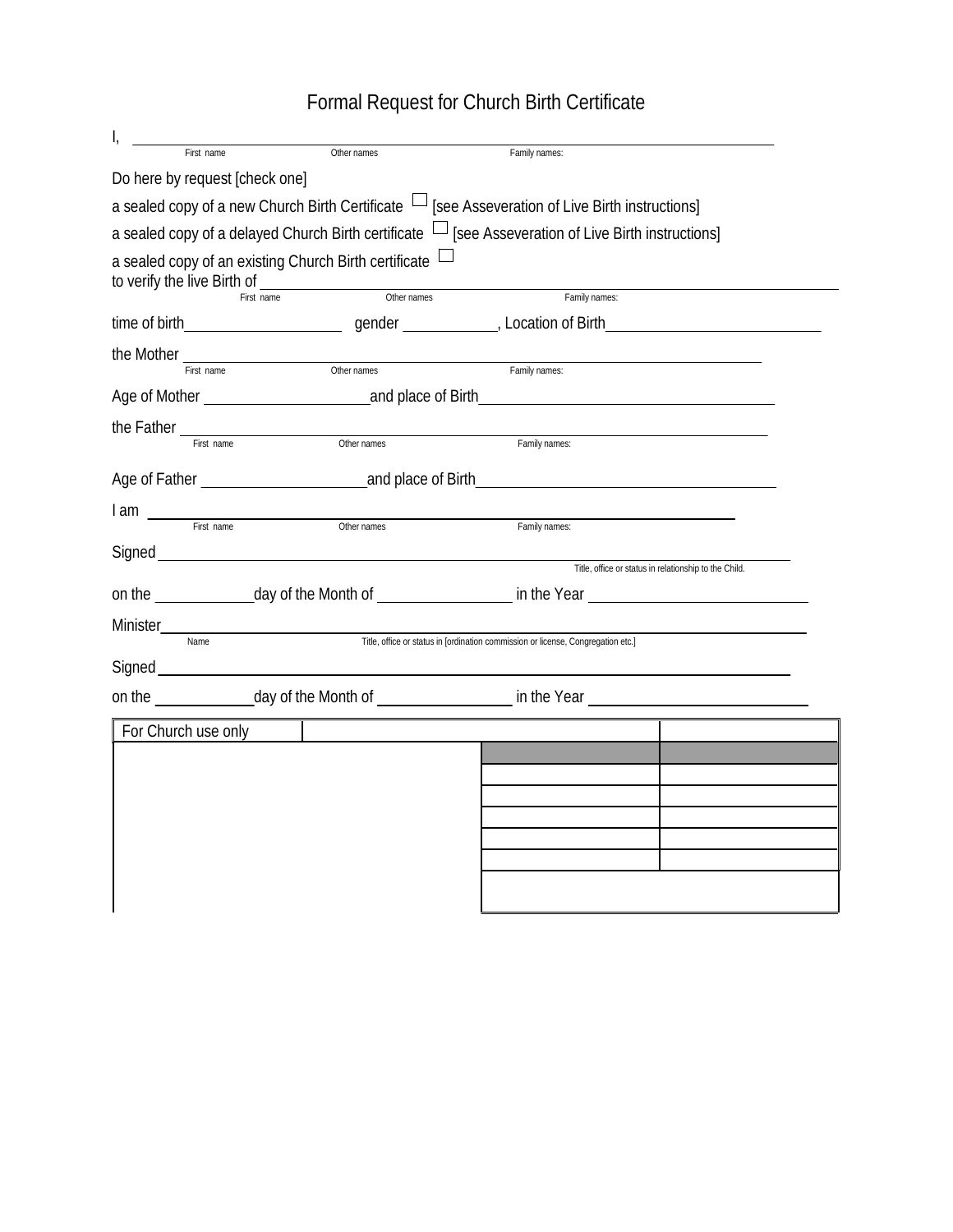### Instructions for Formal Request for Church Birth Certificate

Request for a sealed copy of an existing Church Birth Certificate should be sent to an existing Church Records department and signed by requesting party and a known minister of the Church.

His Church Ministry of Records Anna Road #10 Summer Lake, Oregon 97640-0010

## Required:

### **A request** for a **new or delayed birth certificate** should be sent to His Holy Church Records along with:

Two or more asseverations given by witnesses of birth<sup>6</sup> along with copies of other evidence of live birth:

Signed Testimony of people who have known you for 7 or more years,

Signed photocopy of Family Bible entries,

Signed photocopy of Medical records,

Signed photocopy of Dental records,

Any other records that may appropriate in assisting the Church in keeping accurate and bona fide records. See instructions for asseveration.

Copies should be signed by the individual requesting the birth certificate and one minister of the Church who sees the original.

 **( These documents will not be returned.)**

### **A stamped self addressed legal envelope is required.**

This **formal request for a Church Birth Certificate is required**.

## Fee or donation:

There is no set fee charged but **a donation is suggested to assist the Church in this ministry.**

The suggested donation for a sealed copy of a new or a delayed Church Birth Certificate is 25 dollars. The donation for a sealed copy of an existing Church Birth Certificate is 10 dollars.

Contact His Holy Church Ministers for further information.

### <sup>6</sup> **Witness to Birth**

If you were an eye witness to the moment of birth of a child or were merely present at any time during the birthing process you may sign as a witness to the birth. Birth includes the process of labor until the Child appears and takes its first breath

A witness to the event of birth might simply be present enough to have actual knowledge of the people and events and/or participating and aware of those events enough to be able to bear witness to the birthing processes and identity of the Child and the Mother and outcome of labor. Fore knowledge of the family is of value but not essential.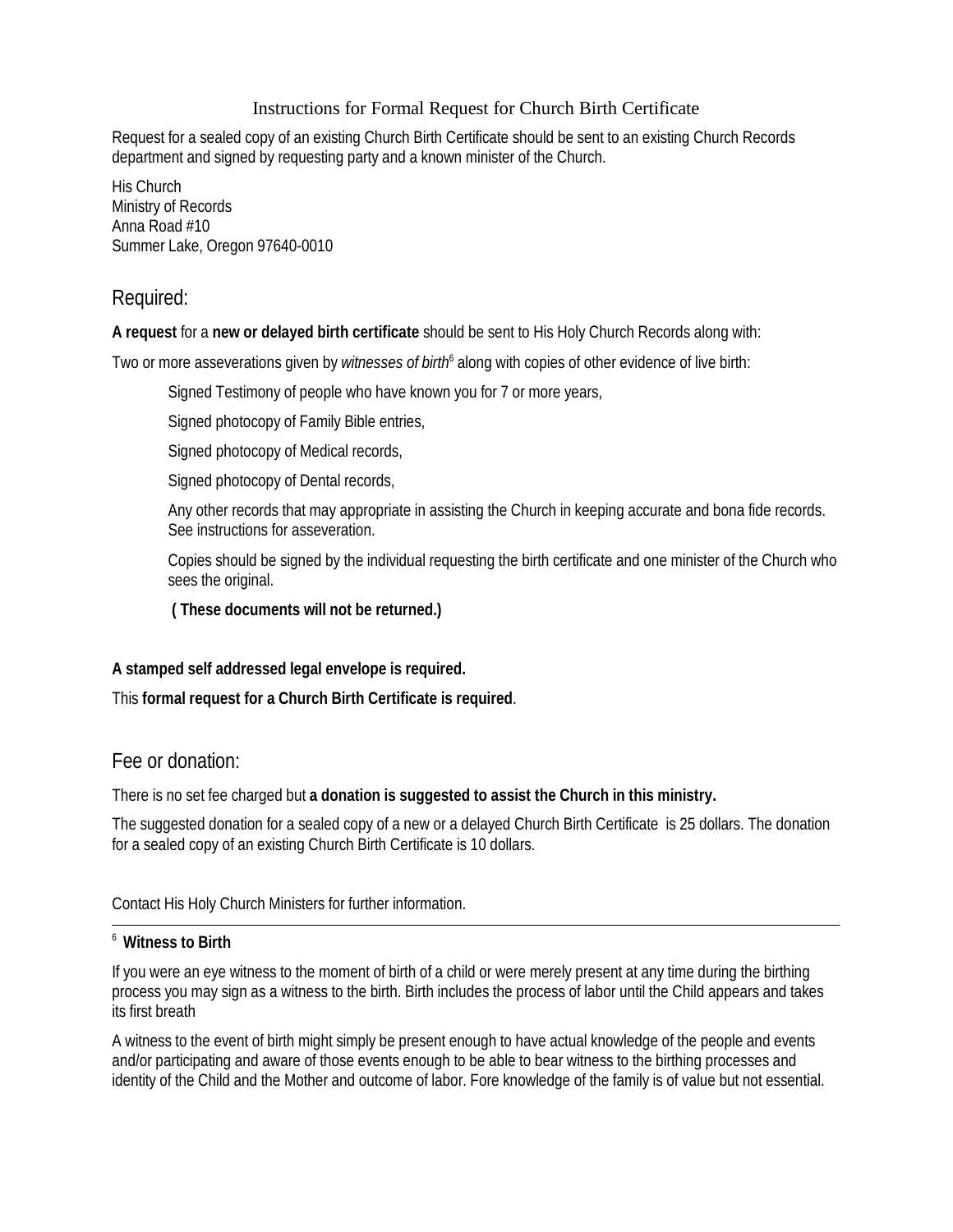| Local file number<br><b>Birth record number</b><br><b>Ministry of Vital Records</b><br>Basileia Ouranos, H.H.C.<br>Child - First name<br>Second name<br>Third name<br>Mother's Family name<br>Father's Family name<br>Time Born-day-month-year<br>Location of birth or nearest geographical point<br>Local ministry of records - contact address<br>I hereby certify that the child of this record was born alive.<br>Certifier's signature & Title of certifier<br>Printed name of certifier<br>Day certifier signed<br>Registrar of ministry signature<br>Attendee signature<br>Day Attendee signed<br>Printed name of Attendee<br>Father - First name<br>Third name<br>Second name<br>Family name<br>Age at Birth<br>Signature of Father of Child [Pater Familias]<br>Day signed<br>Status<br>Mother - First name<br>Second name<br>Third name [maiden]<br>Family name<br>Age at birth<br>Signature of Mother of Child<br>Day signed<br>Status<br>Raised Seals for certified copies:<br>For Vital Records original use only.<br><b>Original File Date</b> | <b>Certificate of Live Birth</b> |  |                  |  |  |  |
|--------------------------------------------------------------------------------------------------------------------------------------------------------------------------------------------------------------------------------------------------------------------------------------------------------------------------------------------------------------------------------------------------------------------------------------------------------------------------------------------------------------------------------------------------------------------------------------------------------------------------------------------------------------------------------------------------------------------------------------------------------------------------------------------------------------------------------------------------------------------------------------------------------------------------------------------------------------------------------------------------------------------------------------------------------------|----------------------------------|--|------------------|--|--|--|
|                                                                                                                                                                                                                                                                                                                                                                                                                                                                                                                                                                                                                                                                                                                                                                                                                                                                                                                                                                                                                                                              |                                  |  |                  |  |  |  |
|                                                                                                                                                                                                                                                                                                                                                                                                                                                                                                                                                                                                                                                                                                                                                                                                                                                                                                                                                                                                                                                              |                                  |  |                  |  |  |  |
|                                                                                                                                                                                                                                                                                                                                                                                                                                                                                                                                                                                                                                                                                                                                                                                                                                                                                                                                                                                                                                                              |                                  |  |                  |  |  |  |
|                                                                                                                                                                                                                                                                                                                                                                                                                                                                                                                                                                                                                                                                                                                                                                                                                                                                                                                                                                                                                                                              |                                  |  |                  |  |  |  |
|                                                                                                                                                                                                                                                                                                                                                                                                                                                                                                                                                                                                                                                                                                                                                                                                                                                                                                                                                                                                                                                              |                                  |  |                  |  |  |  |
|                                                                                                                                                                                                                                                                                                                                                                                                                                                                                                                                                                                                                                                                                                                                                                                                                                                                                                                                                                                                                                                              |                                  |  |                  |  |  |  |
|                                                                                                                                                                                                                                                                                                                                                                                                                                                                                                                                                                                                                                                                                                                                                                                                                                                                                                                                                                                                                                                              |                                  |  |                  |  |  |  |
|                                                                                                                                                                                                                                                                                                                                                                                                                                                                                                                                                                                                                                                                                                                                                                                                                                                                                                                                                                                                                                                              |                                  |  |                  |  |  |  |
|                                                                                                                                                                                                                                                                                                                                                                                                                                                                                                                                                                                                                                                                                                                                                                                                                                                                                                                                                                                                                                                              |                                  |  |                  |  |  |  |
|                                                                                                                                                                                                                                                                                                                                                                                                                                                                                                                                                                                                                                                                                                                                                                                                                                                                                                                                                                                                                                                              |                                  |  |                  |  |  |  |
|                                                                                                                                                                                                                                                                                                                                                                                                                                                                                                                                                                                                                                                                                                                                                                                                                                                                                                                                                                                                                                                              |                                  |  |                  |  |  |  |
|                                                                                                                                                                                                                                                                                                                                                                                                                                                                                                                                                                                                                                                                                                                                                                                                                                                                                                                                                                                                                                                              |                                  |  |                  |  |  |  |
|                                                                                                                                                                                                                                                                                                                                                                                                                                                                                                                                                                                                                                                                                                                                                                                                                                                                                                                                                                                                                                                              |                                  |  |                  |  |  |  |
|                                                                                                                                                                                                                                                                                                                                                                                                                                                                                                                                                                                                                                                                                                                                                                                                                                                                                                                                                                                                                                                              |                                  |  |                  |  |  |  |
|                                                                                                                                                                                                                                                                                                                                                                                                                                                                                                                                                                                                                                                                                                                                                                                                                                                                                                                                                                                                                                                              |                                  |  |                  |  |  |  |
|                                                                                                                                                                                                                                                                                                                                                                                                                                                                                                                                                                                                                                                                                                                                                                                                                                                                                                                                                                                                                                                              |                                  |  |                  |  |  |  |
|                                                                                                                                                                                                                                                                                                                                                                                                                                                                                                                                                                                                                                                                                                                                                                                                                                                                                                                                                                                                                                                              |                                  |  |                  |  |  |  |
|                                                                                                                                                                                                                                                                                                                                                                                                                                                                                                                                                                                                                                                                                                                                                                                                                                                                                                                                                                                                                                                              |                                  |  |                  |  |  |  |
|                                                                                                                                                                                                                                                                                                                                                                                                                                                                                                                                                                                                                                                                                                                                                                                                                                                                                                                                                                                                                                                              |                                  |  |                  |  |  |  |
|                                                                                                                                                                                                                                                                                                                                                                                                                                                                                                                                                                                                                                                                                                                                                                                                                                                                                                                                                                                                                                                              |                                  |  |                  |  |  |  |
|                                                                                                                                                                                                                                                                                                                                                                                                                                                                                                                                                                                                                                                                                                                                                                                                                                                                                                                                                                                                                                                              |                                  |  |                  |  |  |  |
|                                                                                                                                                                                                                                                                                                                                                                                                                                                                                                                                                                                                                                                                                                                                                                                                                                                                                                                                                                                                                                                              |                                  |  |                  |  |  |  |
|                                                                                                                                                                                                                                                                                                                                                                                                                                                                                                                                                                                                                                                                                                                                                                                                                                                                                                                                                                                                                                                              |                                  |  |                  |  |  |  |
|                                                                                                                                                                                                                                                                                                                                                                                                                                                                                                                                                                                                                                                                                                                                                                                                                                                                                                                                                                                                                                                              |                                  |  |                  |  |  |  |
|                                                                                                                                                                                                                                                                                                                                                                                                                                                                                                                                                                                                                                                                                                                                                                                                                                                                                                                                                                                                                                                              |                                  |  |                  |  |  |  |
|                                                                                                                                                                                                                                                                                                                                                                                                                                                                                                                                                                                                                                                                                                                                                                                                                                                                                                                                                                                                                                                              |                                  |  |                  |  |  |  |
|                                                                                                                                                                                                                                                                                                                                                                                                                                                                                                                                                                                                                                                                                                                                                                                                                                                                                                                                                                                                                                                              |                                  |  |                  |  |  |  |
|                                                                                                                                                                                                                                                                                                                                                                                                                                                                                                                                                                                                                                                                                                                                                                                                                                                                                                                                                                                                                                                              |                                  |  |                  |  |  |  |
|                                                                                                                                                                                                                                                                                                                                                                                                                                                                                                                                                                                                                                                                                                                                                                                                                                                                                                                                                                                                                                                              |                                  |  |                  |  |  |  |
|                                                                                                                                                                                                                                                                                                                                                                                                                                                                                                                                                                                                                                                                                                                                                                                                                                                                                                                                                                                                                                                              |                                  |  |                  |  |  |  |
|                                                                                                                                                                                                                                                                                                                                                                                                                                                                                                                                                                                                                                                                                                                                                                                                                                                                                                                                                                                                                                                              |                                  |  |                  |  |  |  |
|                                                                                                                                                                                                                                                                                                                                                                                                                                                                                                                                                                                                                                                                                                                                                                                                                                                                                                                                                                                                                                                              |                                  |  |                  |  |  |  |
|                                                                                                                                                                                                                                                                                                                                                                                                                                                                                                                                                                                                                                                                                                                                                                                                                                                                                                                                                                                                                                                              |                                  |  | HHC Form Lv25:10 |  |  |  |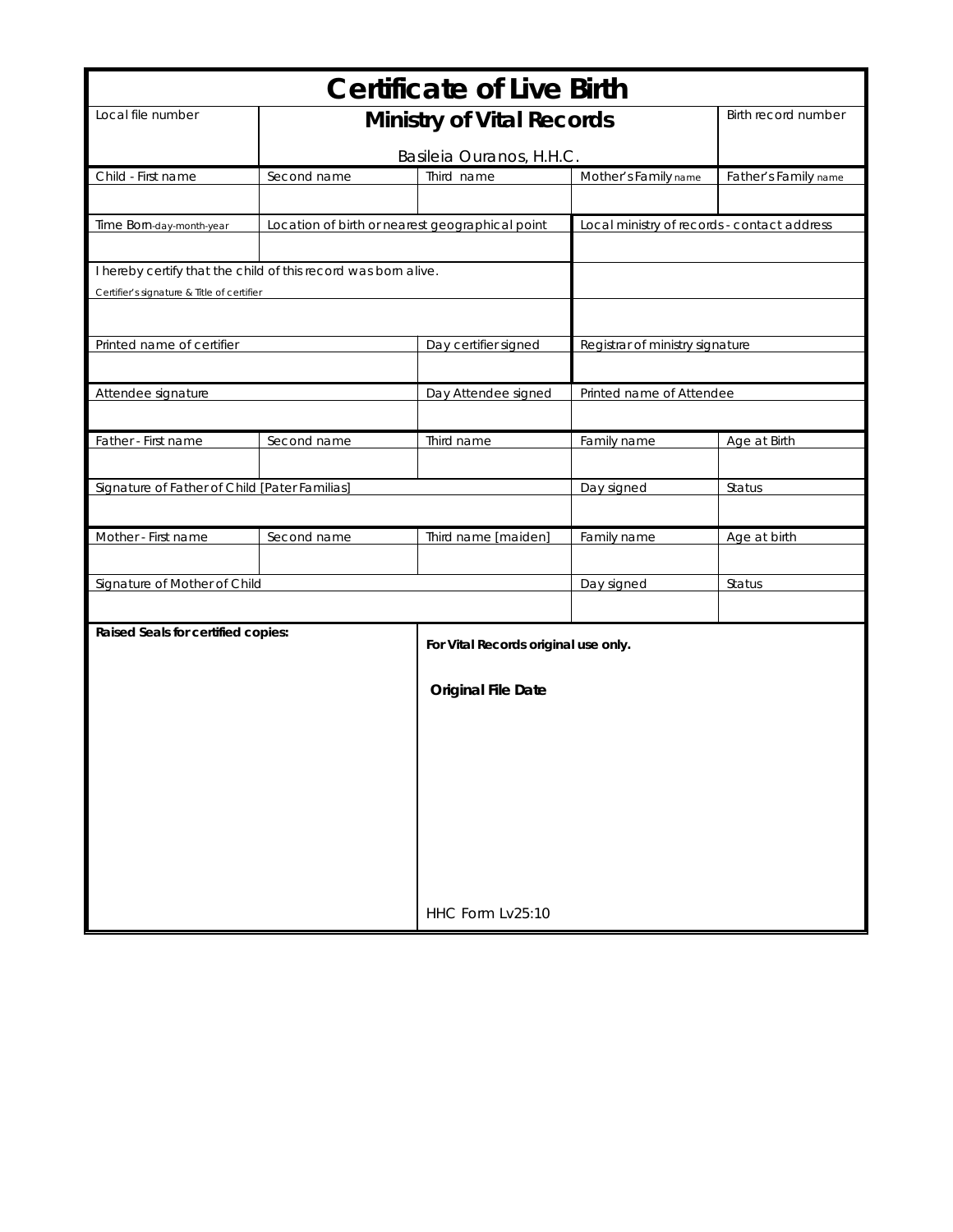Official Certificate of Live Family Birth issued by the Ministry of Vital Records of Basileia Ouranos, H.H.C. must be filed and sealed in Church archives. This ministry is a records ministry serving the congregation of the people as witness to the sanctity of the Family. It is operated in service by His Holy Church and is in conjunction with the Congregation of the people.

The **Local file number** is composed of the last three digit of the year - a four digit representation of the day and month of the filing date - an alpha/numerical representation of the local congregation or ministry office as agreed upon by members and assigned by the Ministry of Vital Records - daily number recorded that day. [000-0000-XXXX-0] [Assigned by Registrar]

The **Birth Record Number** is composed of three digit country code - the last three digit of the year - a four digit representation of the day and month **of live birth** - an alpha/numerical representation of the local congregation or ministry office as agreed upon by members and assigned by the Ministry of Vital

Records - daily number recorded that day. [000-000-0000 XXXX-0] [Assigned by Registrar]

**-Child - First name** [required] - Second name [if applicable] - Third name [if applicable].

**-Mother's Family name** [required] **Father's Family name** [if known].<br>**-Time Born** including AM and PM [if known] day [required], **month** [required],

**day** [required], **month** [required], **year** [required].

**Location of birth** - nearest geographical identifier or recognized Ministry [required].

**-Signature and Title** of officiating **Certifier** of live birth [required]. Certifier may be midwife, doctor, minister, etc.. Title: congregation member, minister, trustee, Church or Family Relationship, Midwife, medical personnel, etc.. -The **Printed Name** and day signed of the individual **certifying** birth [required].

-Church use only  $>>$ **Local ministry of records** - contact address [nearest]<br>-Church use only  $>>$ **Registrar** [signature] Date received [required].

-Church use only  $\geq$ **Registrar** [signature].

**-Attendee signature** [required]. **Day** signed. **Printed Name** of Attendee [required]. Attendee is a reliable witness.

**-Father** [if known or Proxy or Patron] First name [required], Second name [if applicable], Third name [if applicable], Family name [required]

**-Signature of Father** of Child [specify Pater Familias or Proxy or Patron] [if available].

**Day signed** [required] - **Status** [Title or Relationship. e.g. Husband] [if available].

If Father is unavailable to sign an affidavit may be filed with the Ministry of Records and a proxy may sign.

**-Mother First name** [required], Second name [if applicable], Third name [if applicable],

Family [maiden] name [required] **Age** [if known]

**-Signature of Mother** of Child [if available].

**Day signed** [if applicable], Status [Title or Relationship] [if available].

If Mother is unavailable to sign an affidavit may be filed with the Ministry of Records and a proxy may sign for the Mother.

A Delayed Birth Certificates may be issued by the Ministry of Records upon receiving signed testimony from two eyewitnesses to the birth. These witness must be known to registrar or identified by two other ministers or laymen who are known to a witnessing registrar. In the absence of a second eyewitness other approved documentation, witnesses and evidence may be accepted according to Records Guidelines. All records must be kept on file and certified copies may be obtained upon request.

The Cut below may be placed at the bottom of a legal size sealed Certificate if you wish it notarized. By signing in front of a notary public additional signatures may be notarized.

### **TRUE AND ACTUAL COPY OF CERTIFICATION, AND ACKNOWLEDGMENT**

With these signature below we certify and acknowledge this is a true and actual copy of a certificate of Birth.

**Signature** Date **Date of Contract Contract Contract Contract Contract Contract Contract Contract Contract Contract Contract Contract Contract Contract Contract Contract Contract Contract Contract Contract Contract Contrac** 

 $\overline{a}$ 

L

**Signature** Date **Date** Date of Contract Contract Contract Contract Contract Contract Contract Contract Contract Contract Contract Contract Contract Contract Contract Contract Contract Contract Contract Contract Contract C

*The foregoing instrument was acknowledged before me this ,20 ,*